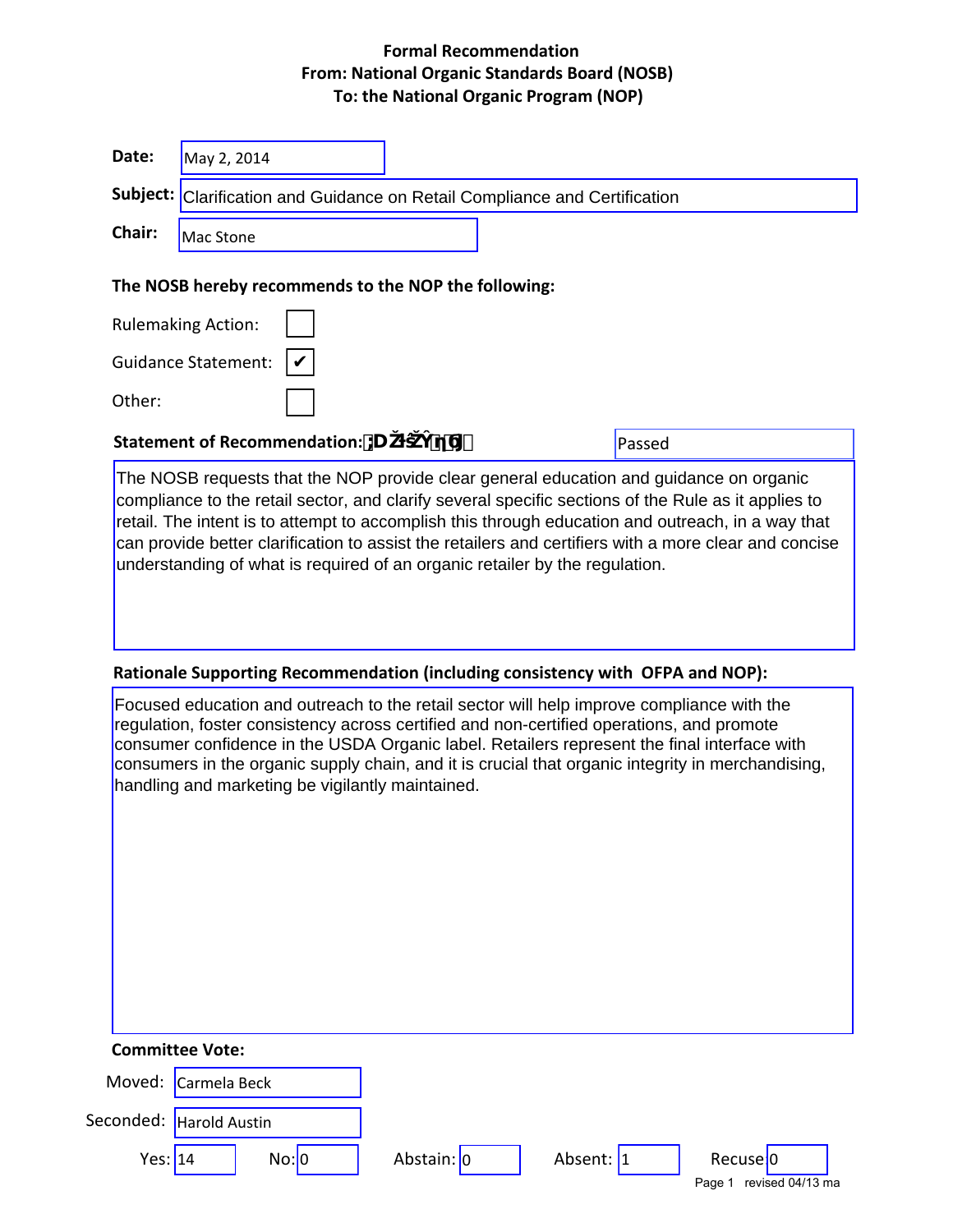#### **National Organic Standards Board Compliance, Accreditation, and Certification Sub-Committee Request for NOP Clarification and Guidance on Retail Compliance and Certification**

#### **\*Reviewed February 25, 2014 - Minor revisions.**

#### **1. Introduction**

While the National Organic Standards and various National Organic Program (NOP) guidance resources are clear on the compliance expectations for growers, handlers, and livestock operators, the NOP's expectations are less clear for retail operators. Retail stores function not only as handlers of organic products, but also as purchasers, verifiers, and marketers of specific products and organic agriculture in general. In many cases, retail operations are exempt from the requirement for certification for handlers  $(7$  CFR 205.101 $(a)(2)$ ) and excluded from the certification requirement (§205.101(b)(2)). However, exclusion and exemption are not completely clear regarding the extent to which a retailer may handle and process products while still qualifying for the exemption and/or exclusion. Numerous retailers have become voluntarily certified as handlers, yet there are many areas where handling organic system plans (OSP) and operational expectations do not apply directly to retail operations, and the retail sector would benefit from clearer NOP guidance on its expectations for compliance for certified and noncertified retail operations. Finally, retailers who sell both organic and non-organic products, market their certification to consumers, often using the USDA seal. Retailers (along with other producers) need clear guidance on the use of the USDA Organic Seal and the "organic" claim in general, in the marketing of split operations.

The CAC Subcommittee (CACS) prepared a discussion document on this topic for the scheduled 2013 NOSB meeting in Louisville. While that meeting was not held, we received sufficient written comments from organic stakeholders to move forward with a proposal. The discussion document sought to engage all impacted stakeholders and ask for their input as to what specific issues need more clarity to help with understanding and compliance. We also sought detailed information about any existing inconsistencies that could use more clarity to enable a more consistent process of review and accreditation by the various accredited certifying agents (ACAs), NOP, and ultimately the retailers themselves.

Based on public comment received for the fall 2013 meeting, the subcommittee has prepared a proposal which asks the National Organic Program to provide enhanced education and outreach targeting the retail sector. The intent is to attempt to accomplish this through education and outreach, in a way that can provide better clarification to assist the retailers and certifiers with a more clear and concise understanding of what is required of an organic retailer by the regulation.

#### **2. Background**

In 2009, the NOSB approved a CACS Guidance Recommendation entitled "Clarification of Marketing for Voluntary Retail Certification." This recommendation presented general background on the exemptions allowed for retailers, and described a need for clearer guidance around the use of the USDA seal and the "organic" claim in the marketing of organic retail stores. The recommendation acknowledged that the phrase "Certified Organic Retailer" may be challenging to a consumer, and identified a need for clearer guidance around the use of this term.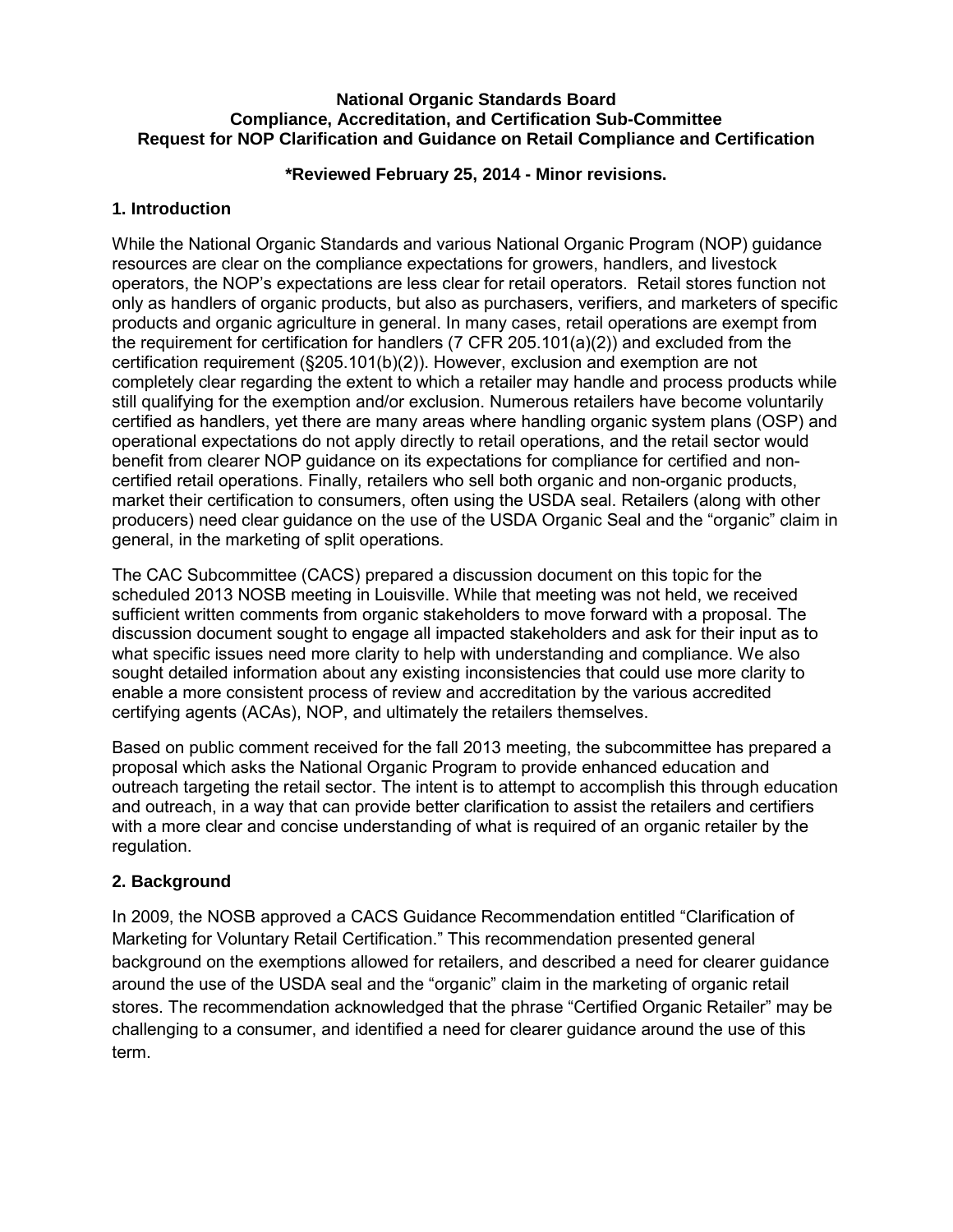The 2009 recommendation then identifies a number of specific certification areas where the NOP should provide clearer guidance in order to facilitate consistency and clarity among retail operators:

- Guidance on the use of the USDA seal in marketing certified retail operations.
- Clear and consistent guidelines for deli and bakery operations, identifying precisely under what conditions certification is required.
- Additional guidance on the ACAs' role in managing voluntary retail certification programs.
- Clarity on retailers' role in improving the marketing of voluntary retailer organic certification.

A number of the 2009 NOSB's recommendations remain unaddressed by the NOP. Given that the issues described in the earlier recommendation remain critical, we have updated that recommendation to include a number of additional concerns and requests.

The CAC subcommittee prepared a discussion document for the scheduled fall 2013 NOSB meeting, which was cancelled. However, the written public comment received for that discussion document was used in the development of the current proposal.

## **3. Relevant Areas of the Rule**

#### **§ 205.100 What has to be certified.**

(a) Except for operations exempt or excluded in § 205.101, each production or handling operation or specified portion of a production or handling operation that produces or handles crops, livestock, livestock products, or other agricultural products that are intended to be sold, labeled, or represented as "100 percent organic," "organic," or "made with organic (specified ingredients or food group(s))" must be certified according to the provisions of subpart E of this part and must meet all other applicable requirements of this part.

(b) Any production or handling operation or specified portion of a production or handling operation that has been already certified by a certifying agent on the date that the certifying agent receives its accreditation under this part shall be deemed to be certified under the Act until the operation's next anniversary date of certification. Such recognition shall only be available to those operations certified by a certifying agent that receives its accreditation within 18 months from February 20, 2001.

#### (c) Any operation that:

(1) Knowingly sells or labels a product as organic, except in accordance with the Act, shall be subject to a civil penalty of not more than  $3.91(b)(1)(xxxxii)$  of this title per violation.

(2) Makes a false statement under the Act to the Secretary, a governing State official, or an accredited certifying agent shall be subject to the provisions of section 1001 of title 18, United States Code.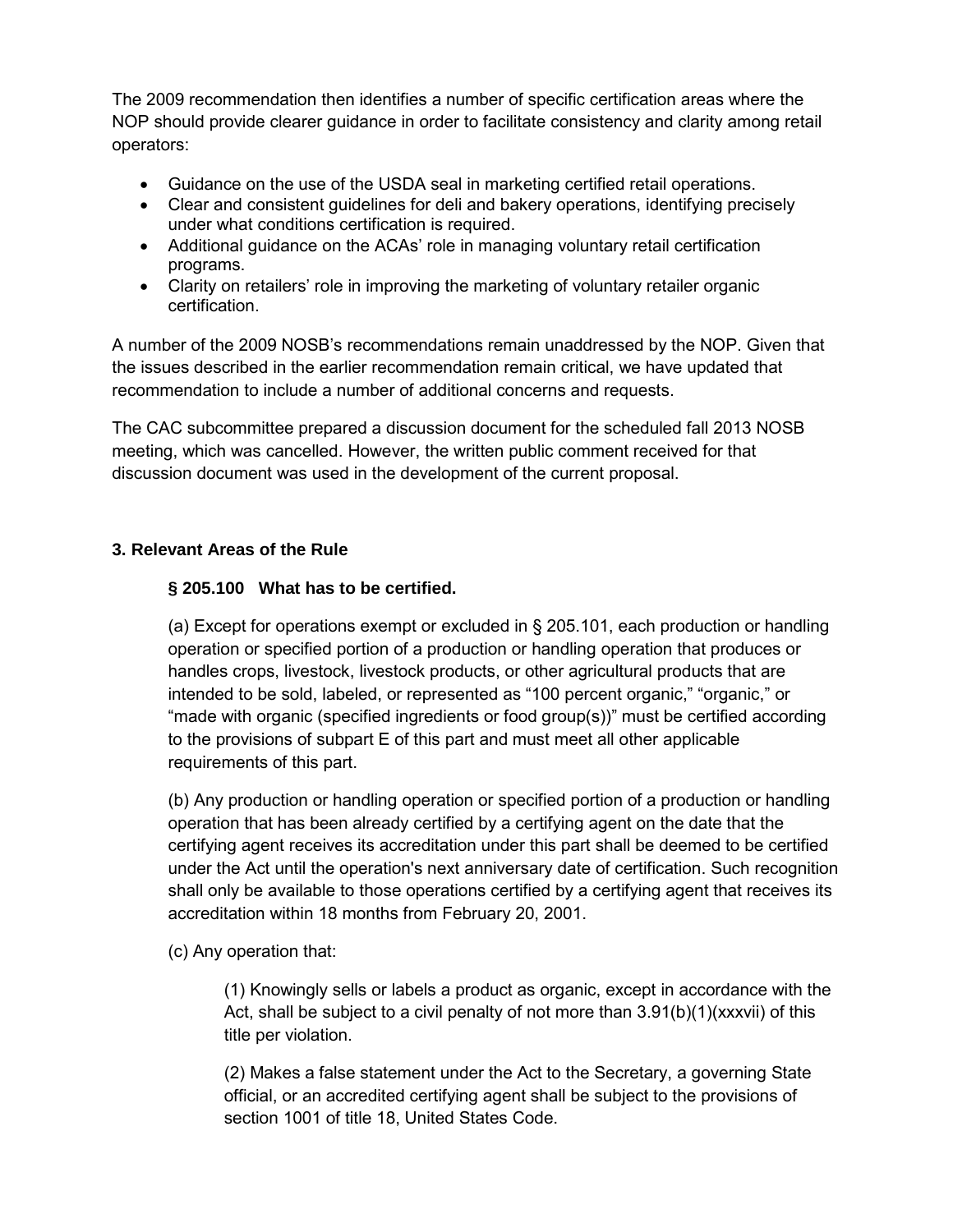# **§ 205.101 Exemptions and exclusions from certification.**

## (a) *Exemptions.*

(1) A production or handling operation that sells agricultural products as "organic" but whose gross agricultural income from organic sales totals \$5,000 or less annually is exempt from certification under subpart E of this part and from submitting an organic system plan for acceptance or approval under § 205.201 but must comply with the applicable organic production and handling requirements of subpart C of this part and the labeling requirements of § 205.310. The products from such operations shall not be used as ingredients identified as organic in processed products produced by another handling operation.

(2) A handling operation that is a retail food establishment or portion of a retail food establishment that handles organically produced agricultural products but does not process them is exempt from the requirements in this part.

(3) A handling operation or portion of a handling operation that only handles agricultural products that contain less than 70 percent organic ingredients by total weight of the finished product (excluding water and salt) is exempt from the requirements in this part, except:

(i) The provisions for prevention of contact of organic products with prohibited substances set forth in § 205.272 with respect to any organically produced ingredients used in an agricultural product;

- (ii) The labeling provisions of §§ 205.305 and 205.310; and
- (iii) The recordkeeping provisions in paragraph (c) of this section.

(4) A handling operation or portion of a handling operation that only identifies organic ingredients on the information panel is exempt from the requirements in this part, except:

(i) The provisions for prevention of contact of organic products with prohibited substances set forth in § 205.272 with respect to any organically produced ingredients used in an agricultural product;

- (ii) The labeling provisions of §§ 205.305 and 205.310; and
- (iii) The recordkeeping provisions in paragraph (c) of this section.
- (b) *Exclusions.*

(1) A handling operation or portion of a handling operation is excluded from the requirements of this part, except for the requirements for the prevention of commingling and contact with prohibited substances as set forth in § 205.272 with respect to any organically produced products, if such operation or portion of the operation only sells organic agricultural products labeled as "100 percent organic," "organic," or "made with organic (specified ingredients or food group(s))" that: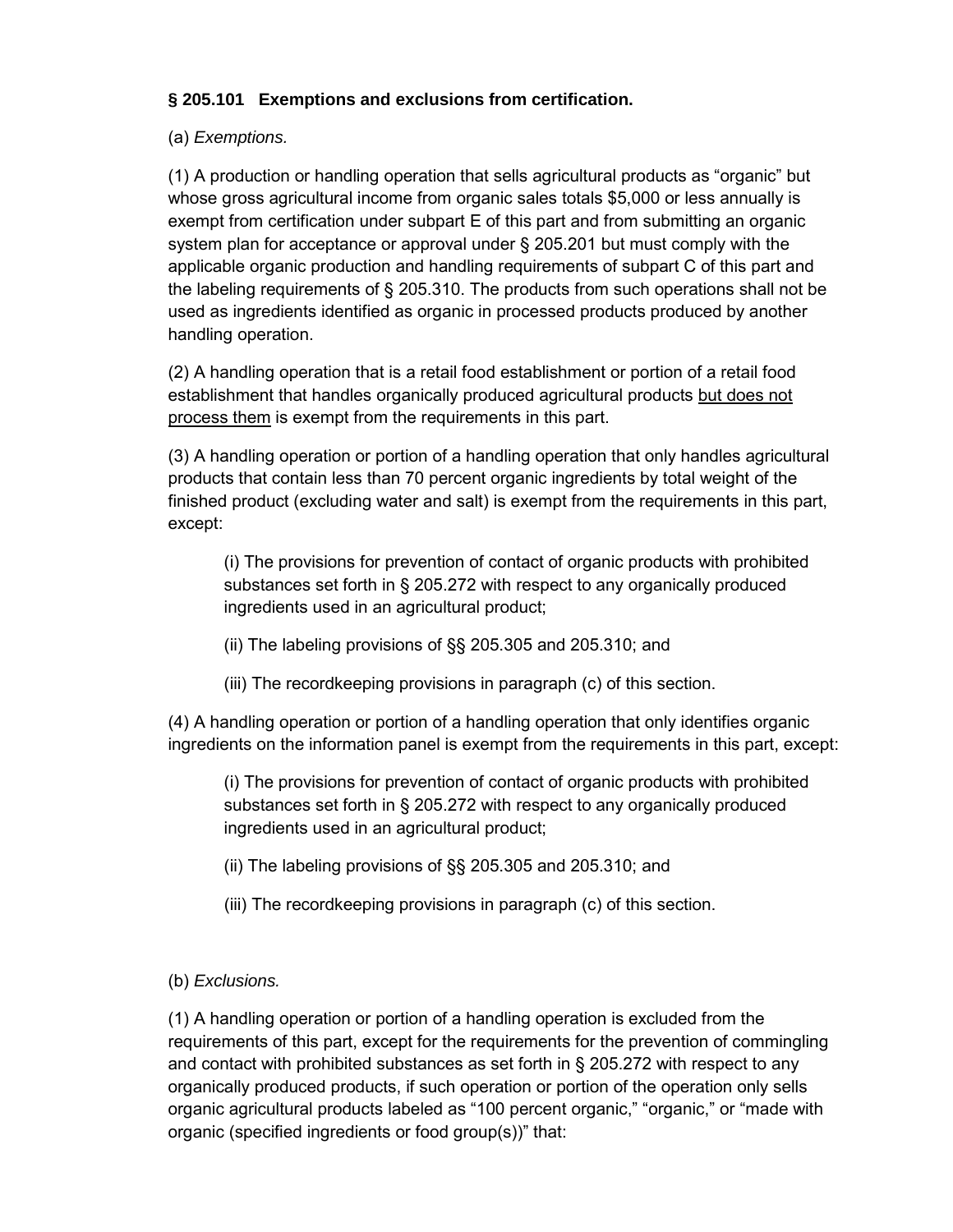(i) Are packaged or otherwise enclosed in a container prior to being received or acquired by the operation; and

(ii) Remain in the same package or container and are not otherwise processed while in the control of the handling operation.

(2) A handling operation that is a retail food establishment or portion of a retail food establishment that processes, on the premises of the retail food establishment, raw and ready-to-eat food from agricultural products that were previously labeled as "100 percent organic," "organic," or "made with organic (specified ingredients or food group(s))" is excluded from the requirements in this part, except:

(i) The requirements for the prevention of contact with prohibited substances as set forth in § 205.272; and

(ii) The labeling provisions of § 205.310.

(c) *Records to be maintained by exempt operations.* (1) Any handling operation exempt from certification pursuant to paragraph  $(a)(3)$  or  $(a)(4)$  of this section must maintain records sufficient to:

(i) Prove that ingredients identified as organic were organically produced and handled; and

(ii) Verify quantities produced from such ingredients.

(2) Records must be maintained for no less than 3 years beyond their creation and the operations must allow representatives of the Secretary and the applicable State organic programs' governing State official access to these records for inspection and copying during normal business hours to determine compliance with the applicable regulations set forth in this part.

## **§ 205.270 Organic handling requirements.**

(a) Mechanical or biological methods, including but not limited to cooking, baking, curing, heating, drying, mixing, grinding, churning, separating, distilling, extracting, slaughtering, cutting, fermenting, eviscerating, preserving, dehydrating, freezing, chilling, or otherwise manufacturing, and the packaging, canning, jarring, or otherwise enclosing food in a container may be used to process an organically produced agricultural product for the purpose of retarding spoilage or otherwise preparing the agricultural product for market.

(b) Nonagricultural substances allowed under § 205.605 and nonorganically produced agricultural products allowed under § 205.606 may be used:

(1) In or on a processed agricultural product intended to be sold, labeled, or represented as "organic," pursuant to § 205.301(b), if not commercially available in organic form.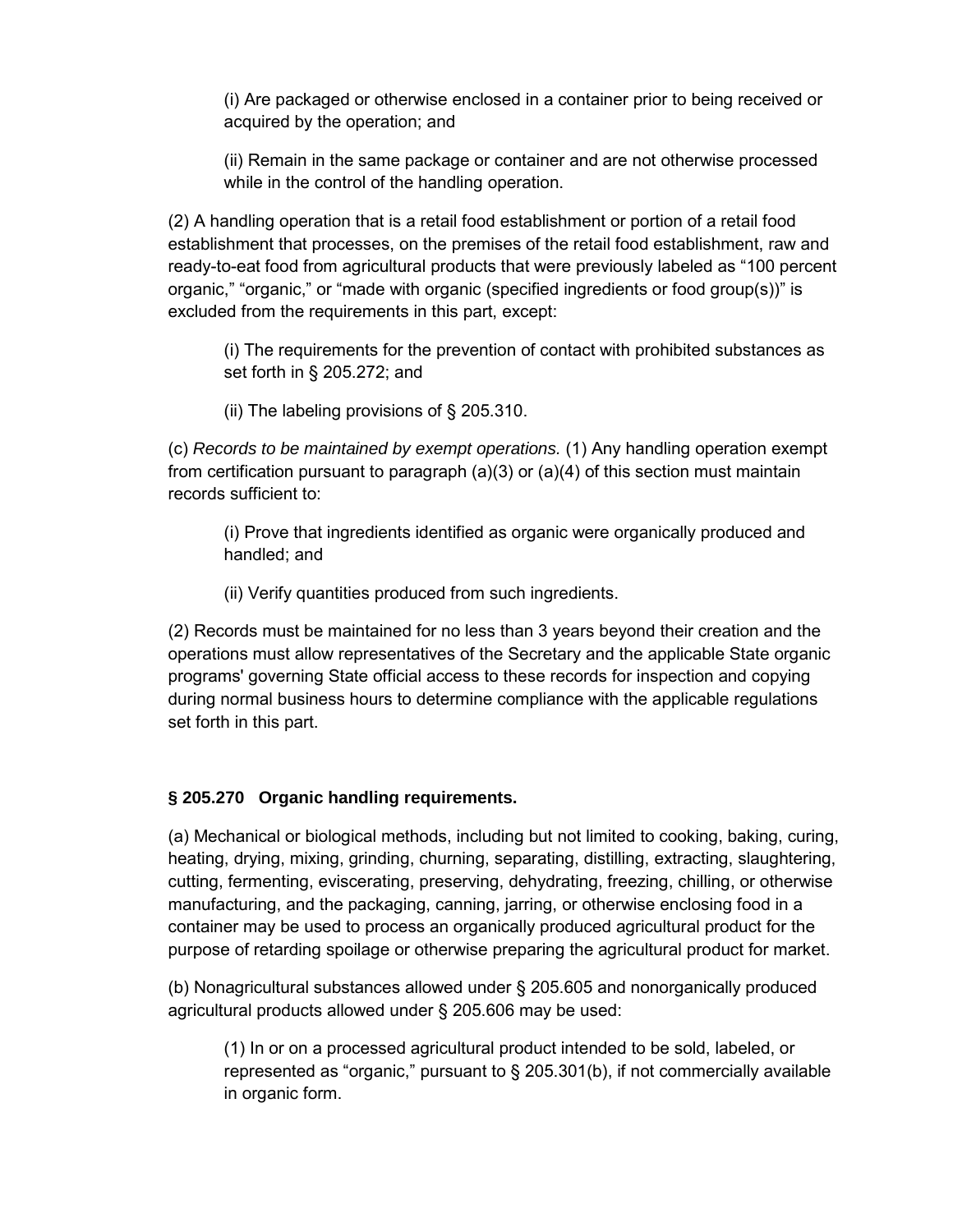(2) In or on a processed agricultural product intended to be sold, labeled, or represented as "made with organic (specified ingredients or food group(s))," pursuant to § 205.301(c).

(c) The handler of an organic handling operation must not use in or on agricultural products intended to be sold, labeled, or represented as "100 percent organic," "organic," or "made with organic (specified ingredients or food group(s))," or in or on any ingredients labeled as organic:

(1) Practices prohibited under paragraphs (e) and (f) of § 205.105.

(2) A volatile synthetic solvent or other synthetic processing aid not allowed under § 205.605: *Except,* that, nonorganic ingredients in products labeled "made with organic (specified ingredients or food group(s))" are not subject to this requirement.

# **§ 205.310 Agricultural products produced on an exempt or excluded operation.**

(a) An agricultural product organically produced or handled on an exempt or excluded operation must not:

(1) Display the USDA seal or any certifying agent's seal or other identifying mark which represents the exempt or excluded operation as a certified organic operation, or

(2) Be represented as a certified organic product or certified organic ingredient to any buyer.

(b) An agricultural product organically produced or handled on an exempt or excluded operation may be identified as an organic product or organic ingredient in a multiingredient product produced by the exempt or excluded operation. Such product or ingredient must not be identified or represented as "organic" in a product processed by others.

(c) Such product is subject to requirements specified in paragraph (a) of § 205.300, and paragraphs  $(f)(1)$  through  $(f)(7)$  of § 205.301.

## **§ 205.311 USDA Seal.**

(a) The USDA seal described in paragraphs (b) and (c) of this section may be used only for raw or processed agricultural products described in paragraphs (a), (b), (e)(1), and (e)(2) of § 205.301.

(b) The USDA seal must replicate the form and design of the example in figure 1 and must be printed legibly and conspicuously: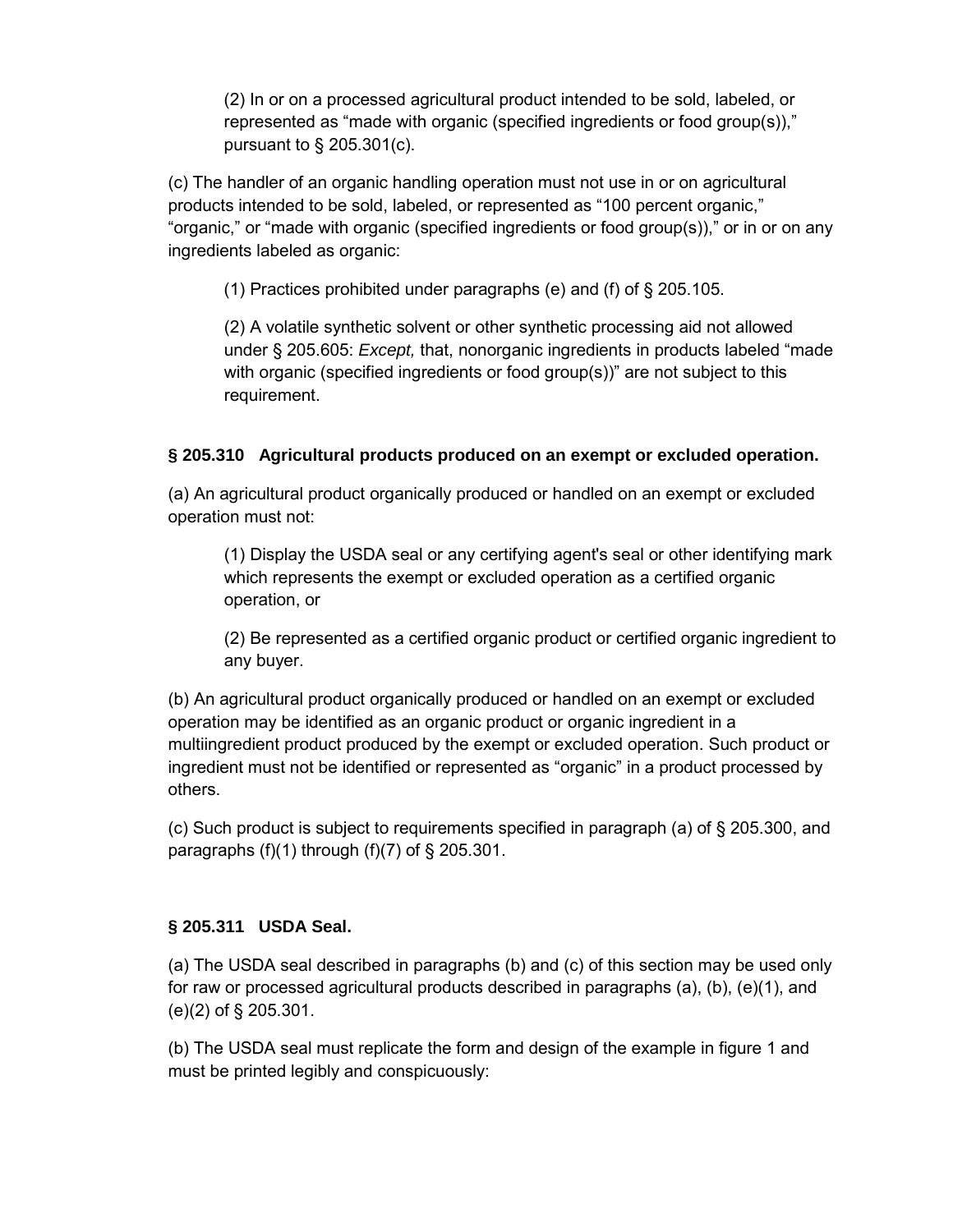(1) On a white background with a brown outer circle and with the term, "USDA," in green overlaying a white upper semicircle and with the term, "organic," in white overlaying the green lower half circle; or

(2) On a white or transparent background with black outer circle and black "USDA" on a white or transparent upper half of the circle with a contrasting white or transparent "organic" on the black lower half circle.

(3) The green or black lower half circle may have four light lines running from left to right and disappearing at the point on the right horizon to resemble a cultivated field.



# Figure 1

## **§ 205.400 General requirements for certification.**

A person seeking to receive or maintain organic certification under the regulations in this part must:

(a) Comply with the Act and applicable organic production and handling regulations of this part;

(b) Establish, implement, and update annually an organic production or handling system plan that is submitted to an accredited certifying agent as provided for in § 205.200;

(c) Permit on-site inspections with complete access to the production or handling operation, including noncertified production and handling areas, structures, and offices by the certifying agent as provided for in § 205.403;

(d) Maintain all records applicable to the organic operation for not less than 5 years beyond their creation and allow authorized representatives of the Secretary, the applicable State organic program's governing State official, and the certifying agent access to such records during normal business hours for review and copying to determine compliance with the Act and the regulations in this part, as provided for in § 205.104;

(e) Submit the applicable fees charged by the certifying agent; and

(f) Immediately notify the certifying agent concerning any: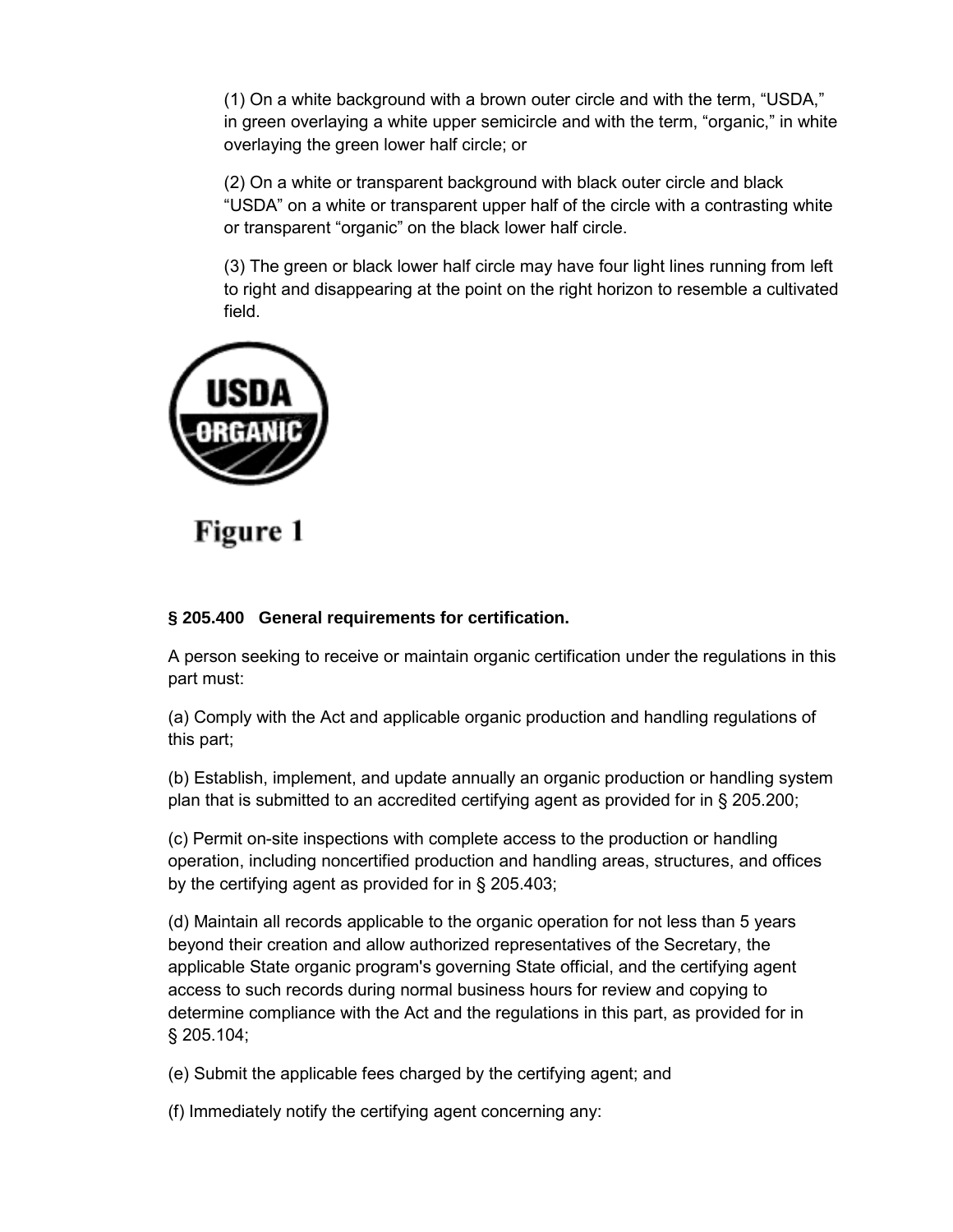(1) Application, including drift, of a prohibited substance to any field, production unit, site, facility, livestock, or product that is part of an operation; and

(2) Change in a certified operation or any portion of a certified operation that may affect its compliance with the Act and the regulations in this part.

#### **4. Recommendations**

The CACS requests that the NOP provide clear general education and guidance on organic compliance to the retail sector, and clarify several specific sections of the Rule as it applies to retail operations.

## **Education and Outreach**

Our discussions and comments received highlighted the need for increased education and training for retailers, especially non-certified retailers. While certified retailers receive oversight and certification from Accredited Certifying Agents, non-certified retailers (including farmers markets and online retailers) do not have the benefit of direct certifier outreach. We believe that the NOP can play a more active role in educating retailers about the regulatory requirements that govern their operations. Since the implementation of the Rule, a number of retailers have become voluntarily certified. As a number of commenters noted, such certification can benefit consumers through third-party verification of organic sourcing, handling and merchandising activities. NOP educational materials for retailers should highlight the opportunity and potential benefits of voluntary retail certification. Enhanced education and support services for retailers will ensure consistent compliance with the National Organic Standards, increasing consumer understanding of and trust in the USDA organic label.

## **Clarification of the Rule as it Applies to Retail Operations**

Written comments described a number of sections of the regulations which are unclear as to how and when they apply to retail stores. We ask the National Organic Program to issue concise guidance, in conjunction with the education and training described above, which clarifies the application of the Rule's regulatory requirements to retail operations. We support the summary presented by the Organic Trade Association (OTA), based on its consultation with its retail members, in its written public comments:

- *Section 205.101(a) and (b) The requirements for an "exempt" retail establishment vs. the requirements for an "excluded" retail establishment are not clear.*
	- o *Are exempt retailers required to comply with the commingling and contamination prevention standard (§ 205.272) and/or the labeling provisions (§ 205.310) of the NOP regulations? The regulation under exemptions and exclusions (§ 205.101) only specifies that exempt retailers maintain records as detailed under § 205.101(c), while excluded operations are subject to § 205.272 and § 205.310.*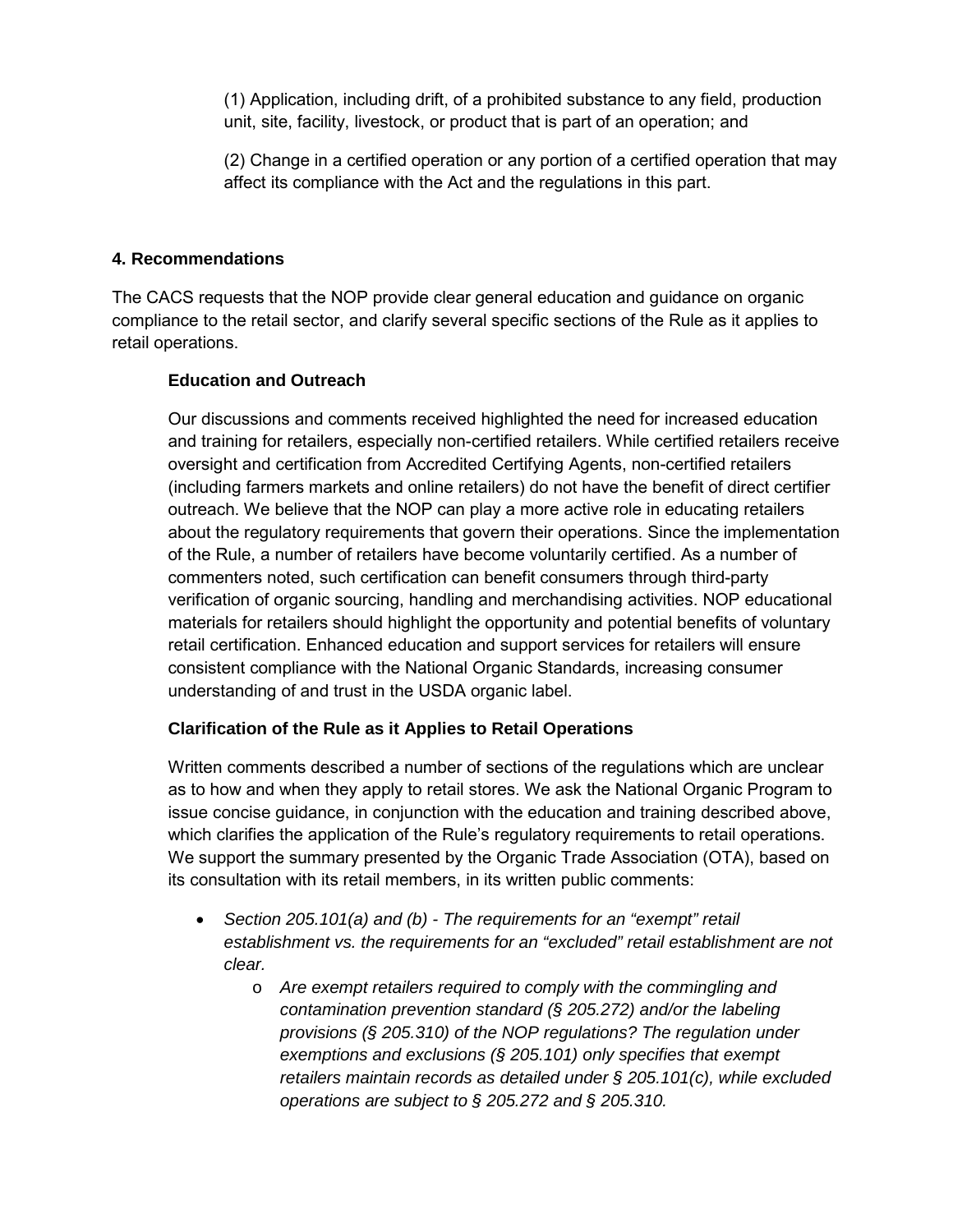- o *Furthermore, are excluded operations required to comply with the record requirements of § 205.101(c)? The regulation specifies that records are to be maintained by "exempt" operations, but an "excluded" operation is not mentioned. In other words, the regulations appear to require the following:*
	- *Exempt retailers are required to maintain records as detailed under § 205.101(c).*
	- *Excluded retailers are required to comply with the commingling and contamination prevention standard and comply with the labeling provisions of § 205.310.*
- o *Can an exempt or an excluded retail establishment handle or process NOP certified products and then sell the products off-site? For example, can the products be handled or processed on-site of the retail establishment, but then sold as "organic" at a farmers' retail sales? The regulation is clear that excluded retail establishments must process "on the premises of the retail food establishment." The regulation is not clear about "where" the sale of the product must occur.*
- *Sections 205.308, 205.309 and 205.310 Labeling requirements:*
	- o *Can an exempt non-certified retail establishment "handle" a product and then display the USDA seal or represent the product as "certified" organic? In other words, can they handle a product (either transfer the product from a container to a display case, or, transfer from the product from the original container to a store container (i.e., bulk flour bin)) and then transfer the information from the original container/label to the store display label?*

As noted in the discussion document, the exemption in 7 CFR 205.101(a)(2) applies to a retailer that "handles but not process" organic agriculture products. However, the definition of "handle" in §205.2 includes the term "process," which is also defined in the regulation. While we believe that the intent of the regulation is to exclude retailers who handle organic products but do not otherwise transform them, we ask that the NOP clarify the precise contours of this exemption, especially as they apply to simple repackaging of organic foods.

We also ask that the NOP clarify the application of the exemption and exclusion to online businesses that ship organic products to customers, including the retail portions of certified farms and processing facilities that conduct online sales. As noted in the OTA's comments, the regulation clearly requires that processing activities occur on the retail premises, but does not specify where the sales of such products must occur. Does the online sales activity of a retail business constitute a "retail food establishment," and if the exemption does apply to online retailers, how should such products be labeled?

Finally, the written comments confirm an opportunity for clarification as to the conditions under which a retailer may label a product as "certified organic" or use the USDA seal when, for example, organic produce is removed from packaging and merchandised, or a bulk grain is placed into a bulk bin. The OTA notes: